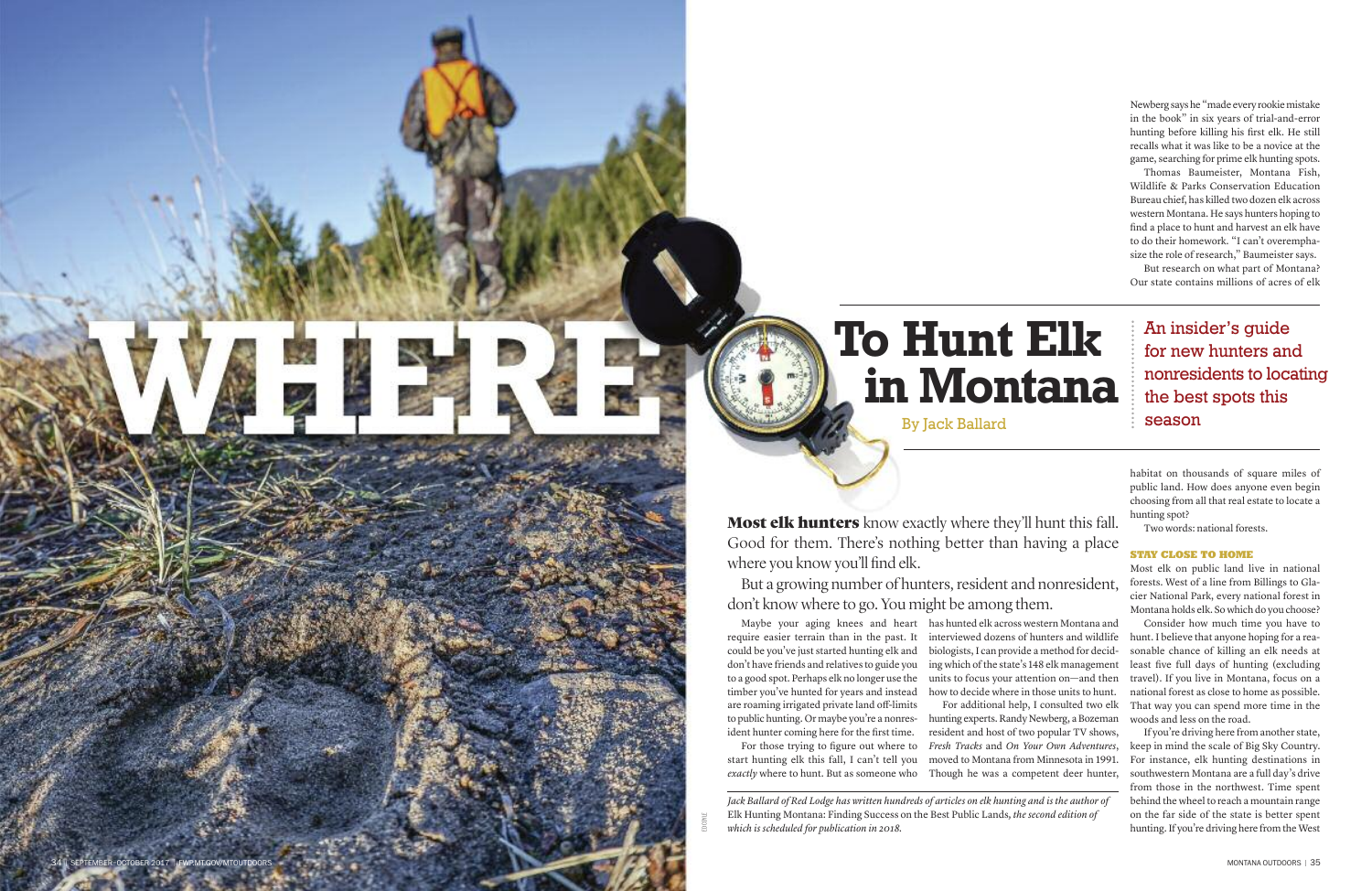success rates, ideally ones next to each other," Newberg says. Figure success rates by dividing the total harvest by the number of hunters and multiply by 100. For example, a total harvest of 156 elk divided by 896 hunters multiplied by 100 equals a 17.4 percent success rate. Hunters focused only on bulls can figure out antlered elk harvest success rates the same way.

Harvest rates vary considerably from year to year depending primarily on weather (deep snow pushes elk to lower elevations, where they are more accessible to more hunters). Analyzing the three or four most recent years of data provides the most accurate picture.

Those planning to stay in a motel need to figure out how long it will take to reach the hunting grounds. Estimate 30 miles per or other issues." Find either-sex districts in hour on most county roads and 5 miles per

What are "good" harvest numbers? I'd say any district with a 20 percent or higher overall hunter-success rate has good potential for either-sex hunting. Units with a 10 percent or higher success rate on antlered elk are worthy of a bull hunter's effort.

Once you've identified potential hunting spots in a few hunting districts, assess your physical fitness and ability to travel back roads.

There's no getting around the fact that you

Once you've picked a forest, take stock of your expectations. It might seem, based on magazine covers, that everyone in Montana kills a big bull. Not true. Most harvested elk are calves and cows, and most hunters are happy to take any elk, including those without antlers. "A cow starts to look really good on day three of the hunt," Baumeister says.

Once you've selected a few hunting districts, start looking at detailed maps to determine access. "Places with multiple access points are an advantage for both hunting and game retrieval," Baumeister says. Those areas may be crowded, though. Lots of access often means lots of hunters.

hour on U.S. Forest Service roads. Hunters camping in a topper or travel trailer will want to park next to a county road. Tent-based hunters with a suitable back-road rig have the flexibility to camp close to a trailhead or other access point.

## **ASSESS YOUR TRAVEL ASSETS**



**PEACE AND QUIET** After picking a national forest as close to home as possible-to reduce driving time-examine the map for routes closed to motorized vehicles. That's where the elk are.

Coast, consider hunting closer to the Idaho border. If you're coming from the Midwest, consider national forests in Montana east of the Continental Divide.

Still, some hunters will be satisfied with nothing less than a 6x6 bull. They should know that each year only one in five elk hunters kills any elk—calf, cow, or bull—and only one in 25 bags a 6x6 or bigger bull. Because those figures include experienced hunters who take an elk nearly every year, the success rate of newbies is even lower.

After setting your expectations for public land hunting, it's time to choose areas within the national forest. Baumeister offers a simple starting place: FWP elk hunting districts that allow either-sex (antlerless and antlered elk) hunting. "That's a good indica-

tion of plenty of elk and decent access," he says. "Districts with multiple restrictions usually mean difficulties in terms of access

the most recent issue of the FWP elk hunting regulations.

Newberg advises hunters to also identify potential hunting areas by analyzing harvest data from the Hunt Planner on the FWP website (fwp.mt.gov). Click the "Hunting" tab and then click on "Hunt Planner" under the "Plan Your Hunt" heading. After launching "Hunt Planner Map," click "Harvest Opportunities 2017 Season," then "Elk General Season," then "Elk General License."

"Look for hunting districts with high

# **Set your expectations: Only one in five elk hunters kills any elk—calf, cow, or bull—and only one in 25 kills a 6x6 or bigger bull.**